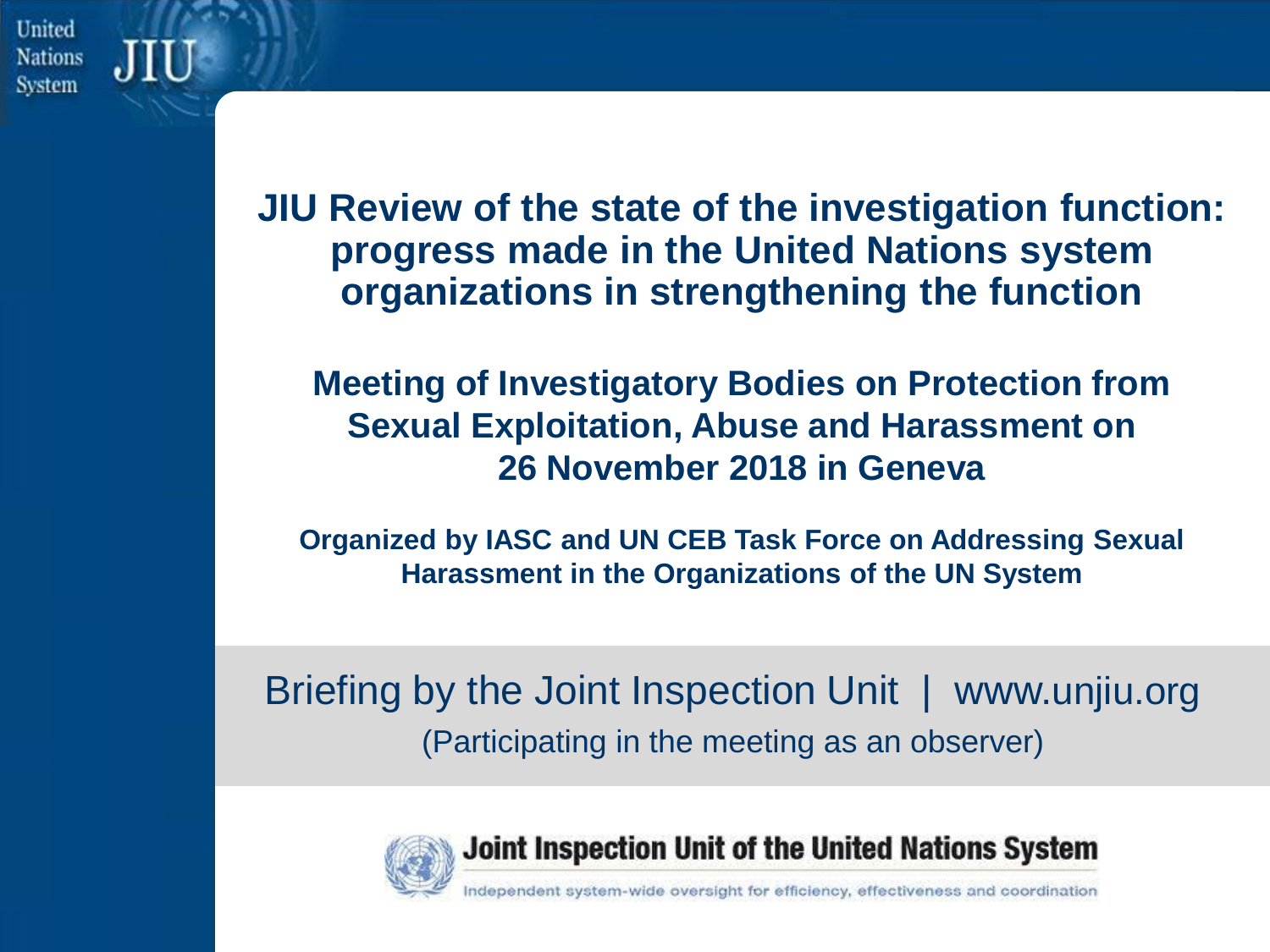

- The review is part of the 2018 JIU programme of work, and is a component of the cluster of JIU reports addressing oversight, integrity and accountability.
- **The review will assess the current state of the investigation function in the United Nations system and progress made in the last years. It will examine the ability of organizations' investigation function to address new challenges and demands.**
- It is a follow-up on the 2011 JIU Review of the investigation function (JIU/REP/2011/7), and will take into account relevant findings of other JIU reports (e.g. on fraud, the audit function, and whistle-blower protection) as well as reports of other bodies (e.g. OIOS; BoA; IAAC).
- The review is in its early stage of desk review and data collection. Next steps will include interviews with representatives from JIU participating organizations and other experts and stakeholders.
- The final report is expected for Fall 2019 and will include recommendations to organizations' governing bodies and executive heads as necessary.



Joint Inspection Unit of the United Nations System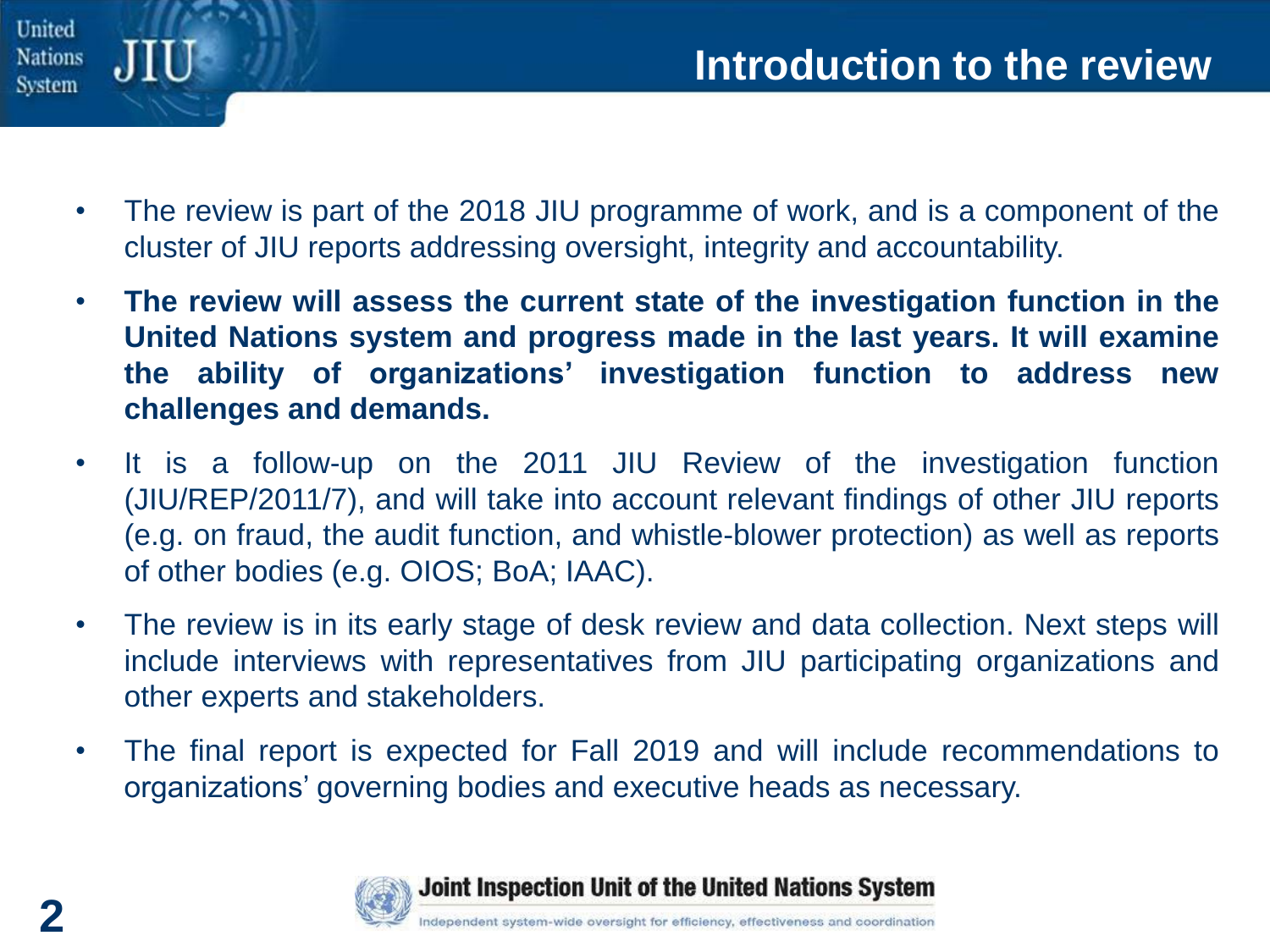



- **The review takes place in the context of calls for strengthening accountability and integrity within the United Nations system, including ensuring robust mechanisms for investigations.**
- Institutions are expected to be accountable and act with transparency and integrity. Today, there is zero tolerance for misconduct; swift and adequate response is expected.
- In his reports on reform of the United Nations, the Secretary-General has stressed the need for robust mechanisms for investigations against, notably, sexual harassment (SH) and sexual exploitation and abuse (SEA) and fraud, among others.
- A strong and effective investigation function is key in combatting misconduct and wrongdoing, and the related risks (e.g. reputational and financial).



**3**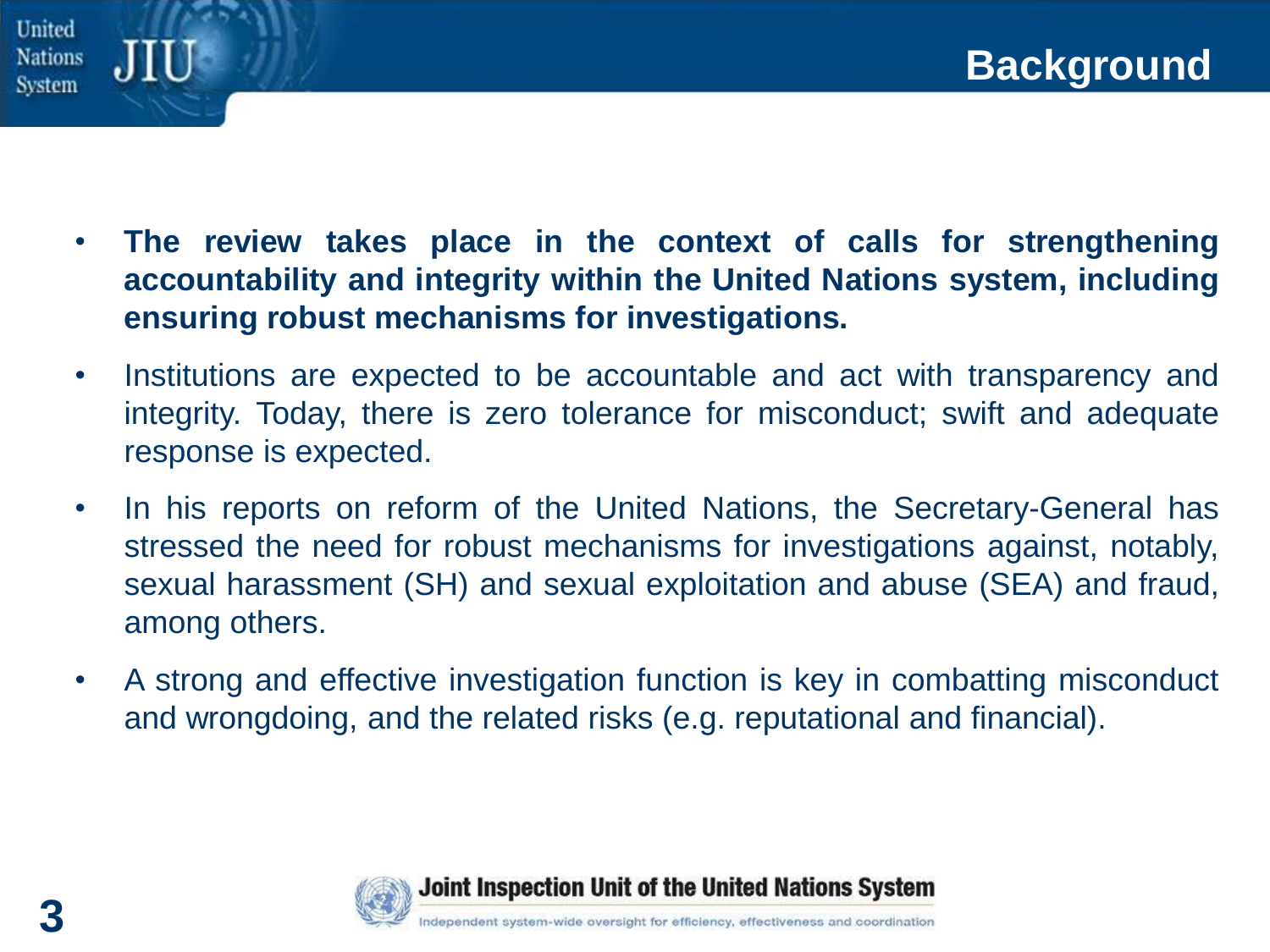

- The 2011 JIU review identified a number of shortcomings, resulting in key **policy** and **operational** recommendations, which addressed issues of independence, capacity, procedures, internal control and system-wide cooperation.
- Since the issuance of the 2011 report, organizations have made progress in strengthening the function.
- Most organizations have enhanced the independence of their investigation function, reviewed resource deficits, addressed function fragmentation and hired professional investigation staff. Some organizations have begun conducting proactive investigations, and have undergone peer reviews/quality assessments of the function.
- To address system-wide coordination and cooperation, the Representatives of Investigation Services of the United Nations (UN-RIS) was established in 2014.

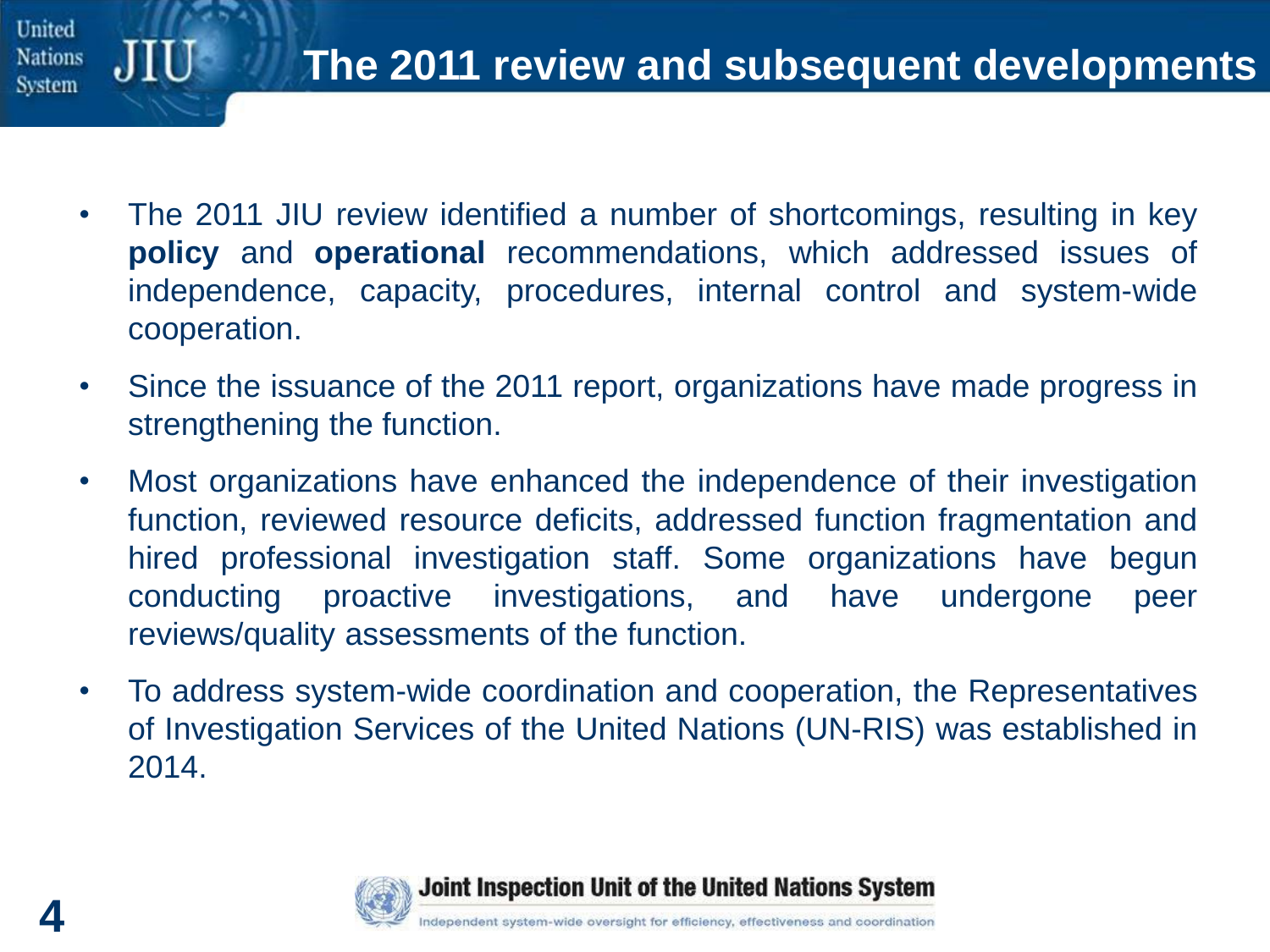

- However, shortcomings persist. Subsequent JIU reviews, other oversight reports and external quality assessments have identified further issues and challenges, and pointed to the need for further improvement.
- Such issues and challenges include:
	- $\triangleright$  Increasingly complex cases;
	- $\triangleright$  Investigations of allegations of a sensitive nature, in particular, SH and SEA;
	- $\triangleright$  Timelines for concluding investigations;
	- ➢ Investigations of complaints against third-party actors;
	- $\triangleright$  Perceptions of impunity in the United Nations system.

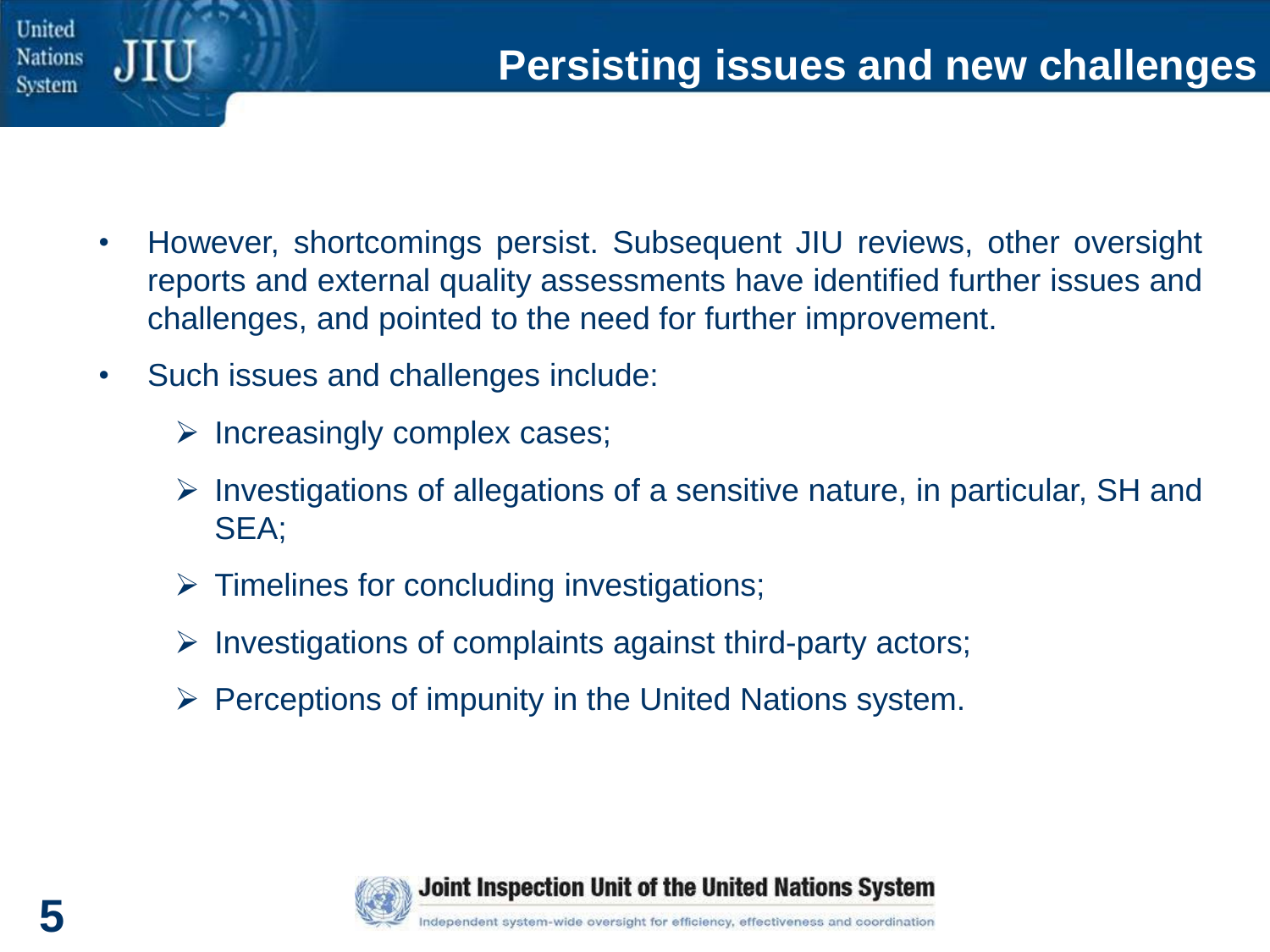

## The **objectives** of the review are:

- To assess the adequacy of organizational arrangements for the investigation function, focusing on:
	- $\triangleright$  Regulatory frameworks and independence,
	- $\triangleright$  Resources and capacity (human and financial),
	- ➢ Procedures (intake mechanisms, conduct of investigations, case management, follow-up)
	- $\triangleright$  Internal control and prevention
	- $\triangleright$  System-wide cooperation and coordination
- To identify gaps and challenges and make recommendations as necessary, taking into account the emerging trends, demands and projected landscape for investigations.
- To explore opportunities for improved cooperation and coherence of organizations' investigation function across the United Nations system.



Joint Inspection Unit of the United Nations System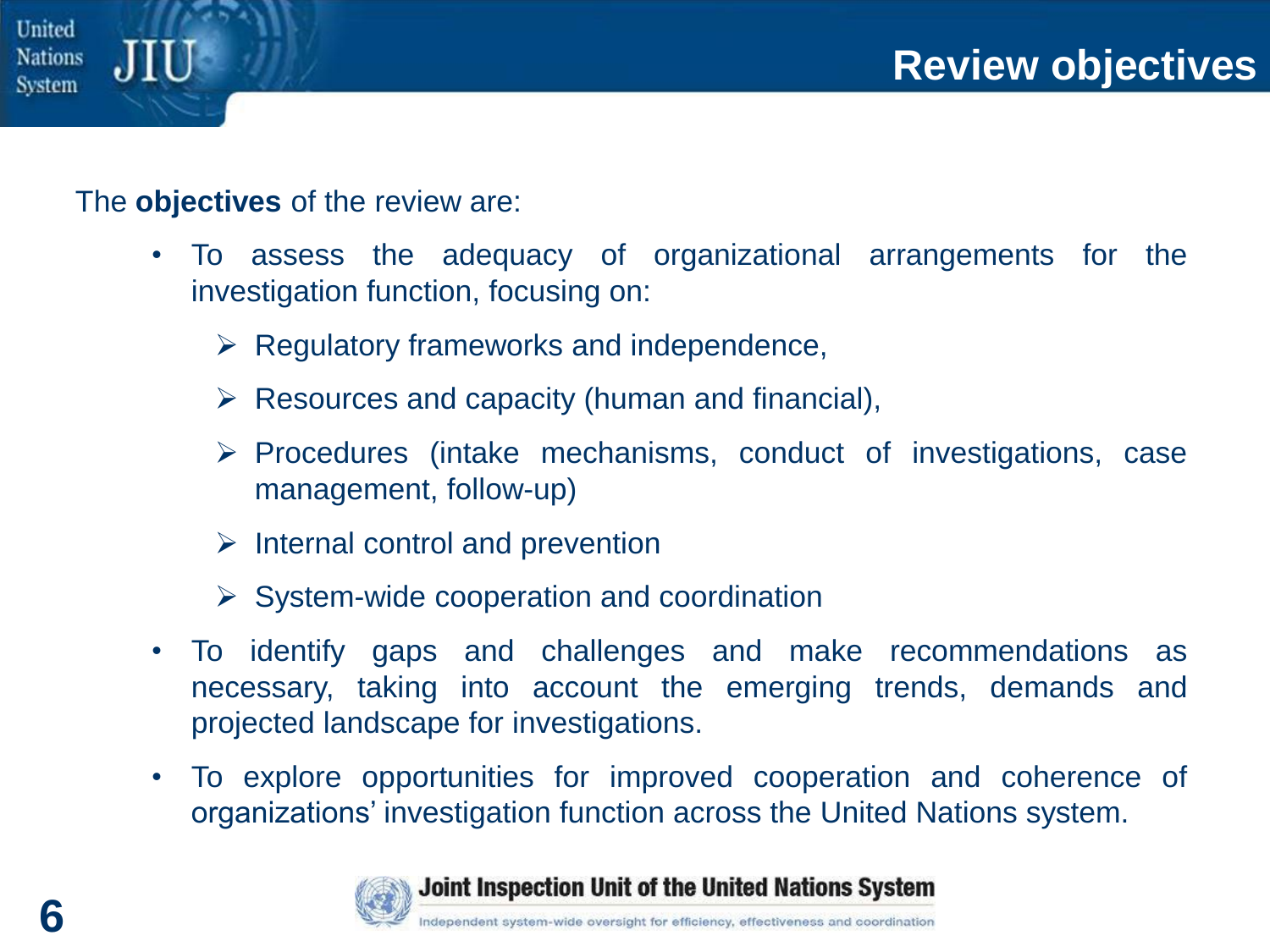

- The review is expected to support organizations in validating and, where necessary, strengthening their investigation function, through actions to be initiated by the respective governing bodies and/or executive heads.
- In the context of the objectives of today's meeting, the findings of the JIU review could **contribute to the strengthening of the investigative capacity and, as a result, the quality of investigations**, by:
	- ➢ Identifying opportunities for improved investigation practices and procedures, to facilitate more effective, efficient and timely investigations;
	- ➢ Setting forth best practices and lessons learned from within and beyond the United Nations system;
	- ➢ Identifying opportunities for harmonized investigation approaches and further cooperation across the United Nations system, to enhance coordinated action.



Joint Inspection Unit of the United Nations System